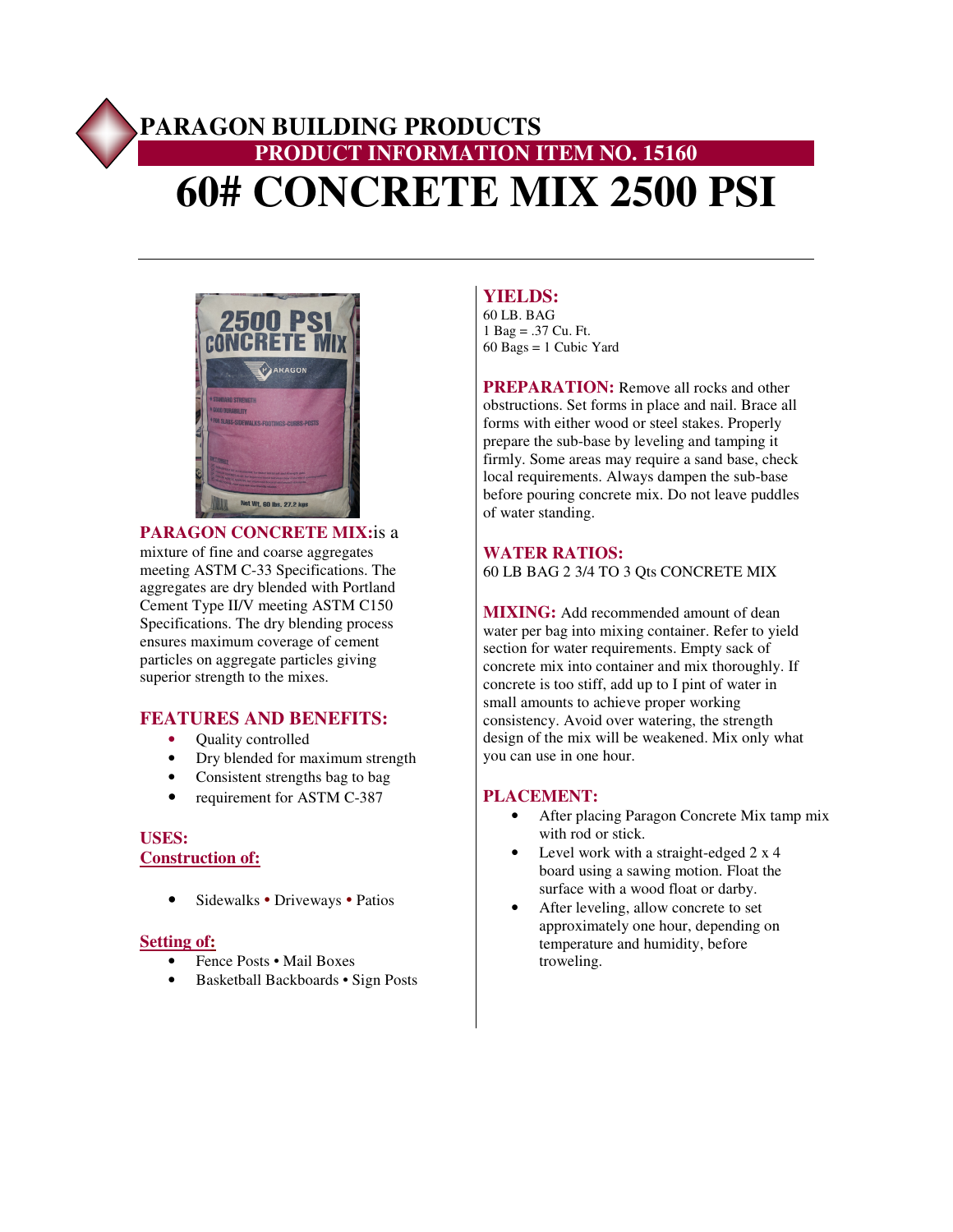# **PARAGON BUILDING PRODUCTS PRODUCT INFORMATION ITEM NO. 15160 60# CONCRETE MIX 2500 PSI**

## **CONTINUED:**

- Note: Look for the bleed water coming to the surface to have stopped.
- For rough surface use a wood float. For textured finished use broom or brush. For a smooth finish use a steel trowel.
- Use edging tool to define the edge of the concrete by running the tool along the edge between the concrete and forms.
- Cut a 1" (25 mm) control joint into the slab every 6-8 feet (2-2.5 m) using a grooving tool.
- Area can be opened to foot traffic in about 24 hours depending on temperature and humidity.

## **COVERAGE: SLAB 4" THICK**

| SOUARE         |  |  |                    |  |
|----------------|--|--|--------------------|--|
| <b>FOOTAGE</b> |  |  | 1 2 5 10 20 50 100 |  |
| 60 LB. BAG     |  |  | 1 2 4 7 14 35 70   |  |

## **CURING:**

Allow material to set until hard to the touch and cover with plastic to prevent evaporation of water. Protect from freezing for 24 hours.

#### **TECHNICAL DATA: PARAGON CONCRETE MIXES** are

manufactured to meet strength specifications for concrete mixes of the following designs:

**Compressive Strength:** ASTM C 39/C 39M 2500 psi 28 days 2500 + psi 17.24 Mpa

## **PACKAGING:**

60 lb. 127.2 kg multi-ply bags 56/Pallet

## **LIMITATIONS:**

- **DO NOT** apply when the air or substrate temperature is below 40° F within 24 hours
- **DO NOT** over water. of application.
- **DO NOT** over mix.
- **DO NOT** apply over substrates that are frozen or contain frost.
- **DO NOT** use dirty water or tools.
- **DO NOT** add or mix any materials with this product unless approved by Paragon Building Products Inc.
- Application in cold or damp weather will increase the chance for the occurrence of efflorescence. Efflorescence occurs naturally and is beyond the control of Paragon.

**TECHNICAL SERVICE:** For, application procedures or surface conditions not specified in literature contact:

> **Paragon Concrete Products Inc. 2305 S Roof Tile Rd. Casa Grande, AZ 85193 Phone: 520-836-6454 Fax: 520-421-1172**

Avoid hazards by following all precautions found in the **MSDS (Material Safety Data Sheet),** product labels and product information sheets. Please read this information prior to using the product. MSDS are available through technical service at **520-836-6454.**

**CAUTION:** Contains Portland Cement. Cement causes skin Irritations, may cause allergic reactions. Avoid eye contact or prolonged contact with skin. Use of a dust respirator, safety goggles and rubber gloves are recommended. Wash self thoroughly after any contact. In case of eye contact, flush immediately with plenty of water for at least 15 minutes. Consult a physician immediately. Do not take internally. Contains free silica, don't breathe dust. Prolonged exposure to dust may cause delayed lung disease (silicosis). Always wear NIOSH approved mask for silica dust.